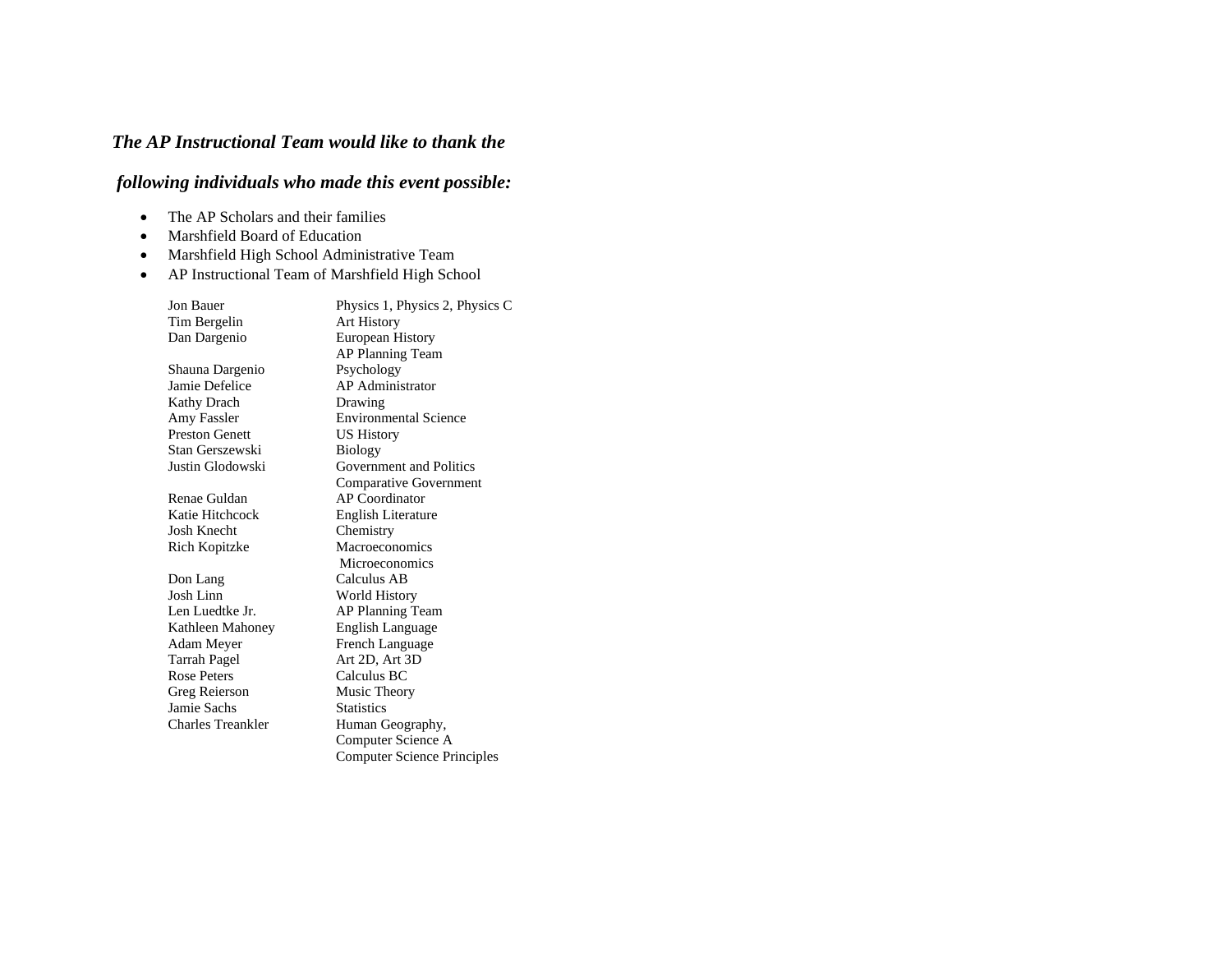# *AP SCHOLARS RECEPTION*



## *"HONORING ACADEMIC EXCELLENCE"*

 *AP Scholars AP Scholars with Honors AP Scholars with Distinction AP National Scholars*

 *MARSHFIELD HIGH SCHOOL*

 *JANUARY 5, 2022*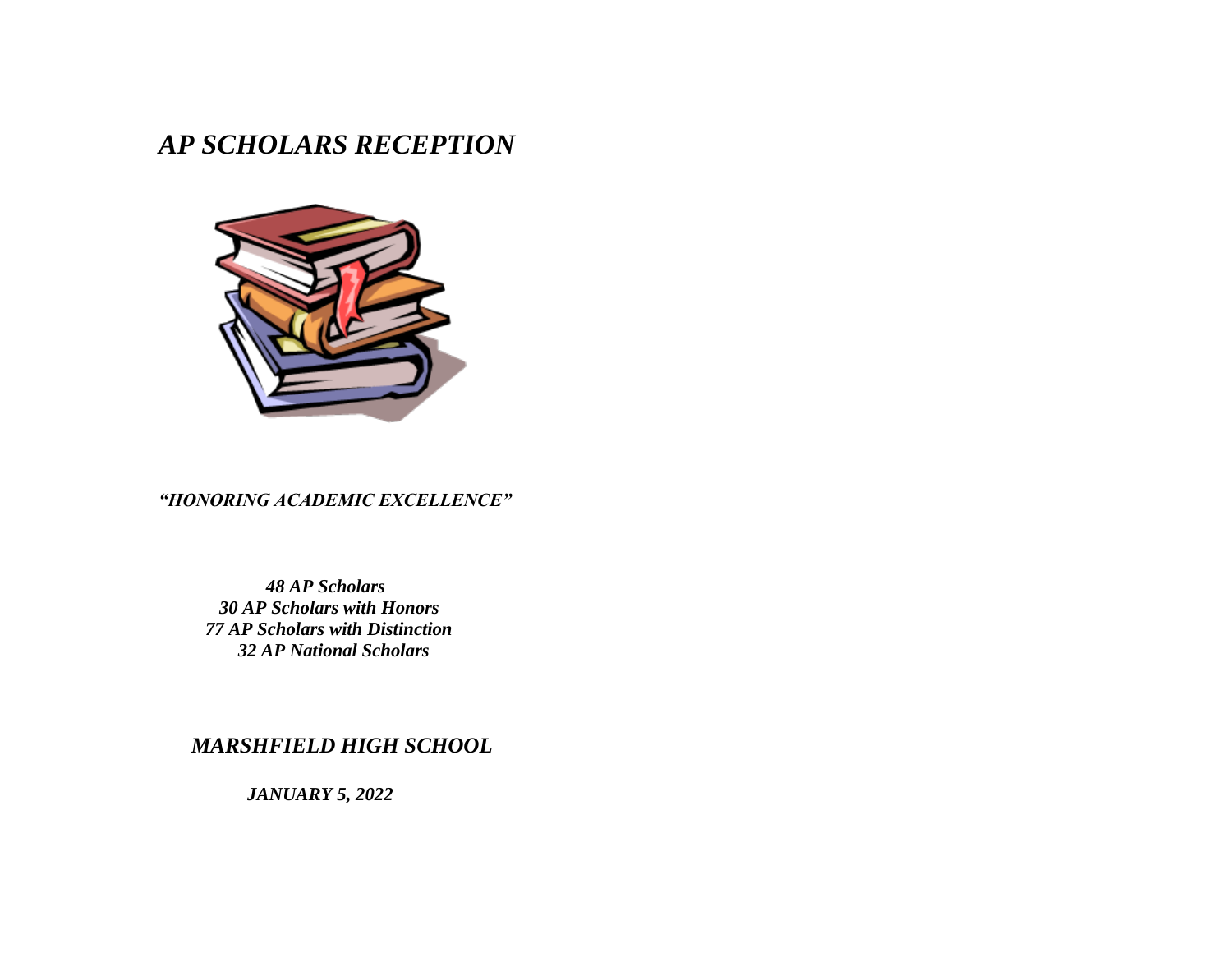#### **String Quartet**

Adam Donahue Stephanie Mews<br>
Hannah Fadrowski Ryan Paulman Hannah Fadrowski

#### **Welcome** Mr. Jamie Defelice

**Guest Speaker** Nikita Gonugunta

## **Presentation of Awards**

Mr. Greg Reierson AP Scholars

- Mrs. Renae Guldan AP Scholars with Honors
- Mr. Josh Knecht AP Scholars with Distinction
- Mr. Dan Dargenio AP National Scholars

Mr. Preston Genett Graham Olson Scholars

#### **AP Scholars:**

Barwick, Taylor Bennett, Julia\* Braxton, Savannah Cashmer, Hailey Connolly-Hergert, Cameron Dagit, Isaac Donovan, Matthew Dorshorst, Emma Elliot, Shyla Escudero Ramirez, Damin Falkosky, Jacob\* Gui, Richard\* Guldan, Elric Hernandez, Phoemela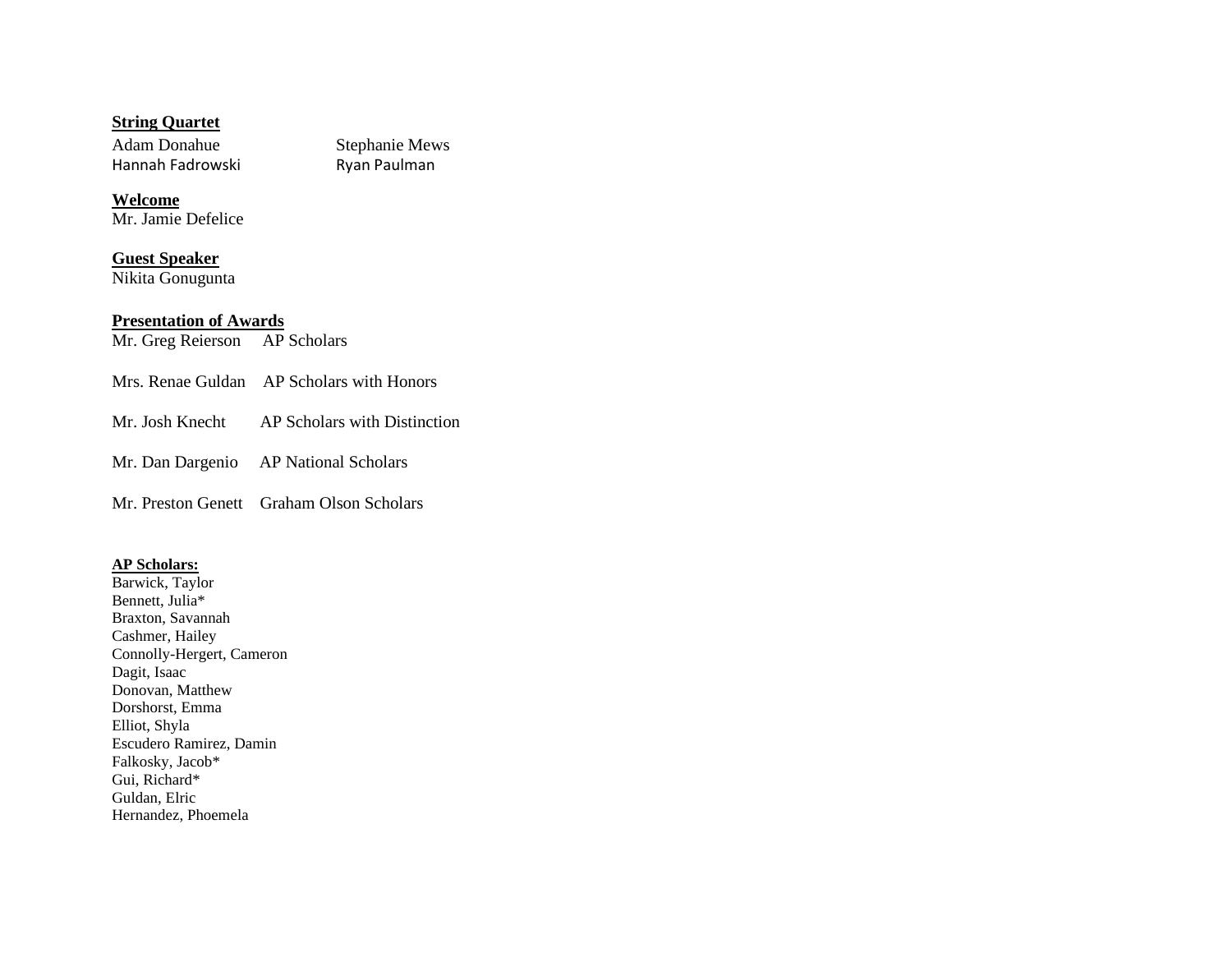#### **AP Scholars:**

Hinson, Chase Hutchens, Autumn\* Jakobi, Loryn Justice, Jacob\* Kahler, Remington\* Ketterer, James Kopitzke, Matthew Krueger, Corbin\* Kvernen, Connor Lang, Bennett LeBaron, Kate Lonsdale, Graham\* Mader, Leela Mannigel, Brett Marty, Wesley\* Mattson, Sidney Meyer, Logan Mueller, Logan\* Peskie, Shannon Peterson, Seth Rachu, Justin\* Redetzke, Rachel\* Roherty, Samuel\* Schade, Mitchell Schaefer, Joshua Scheunemann, Kylee Schmidt, Jasmine Schneider, Luke\* Sweda, James Tripathi, Aran VerBerkmoes, Caleb Wagner, Anna Wernberg, Katelyn Witzel, Evelyn

## **AP Scholars with Honors:**

Bain, Kayla Bohman, Brooklyn Brown, Leah\*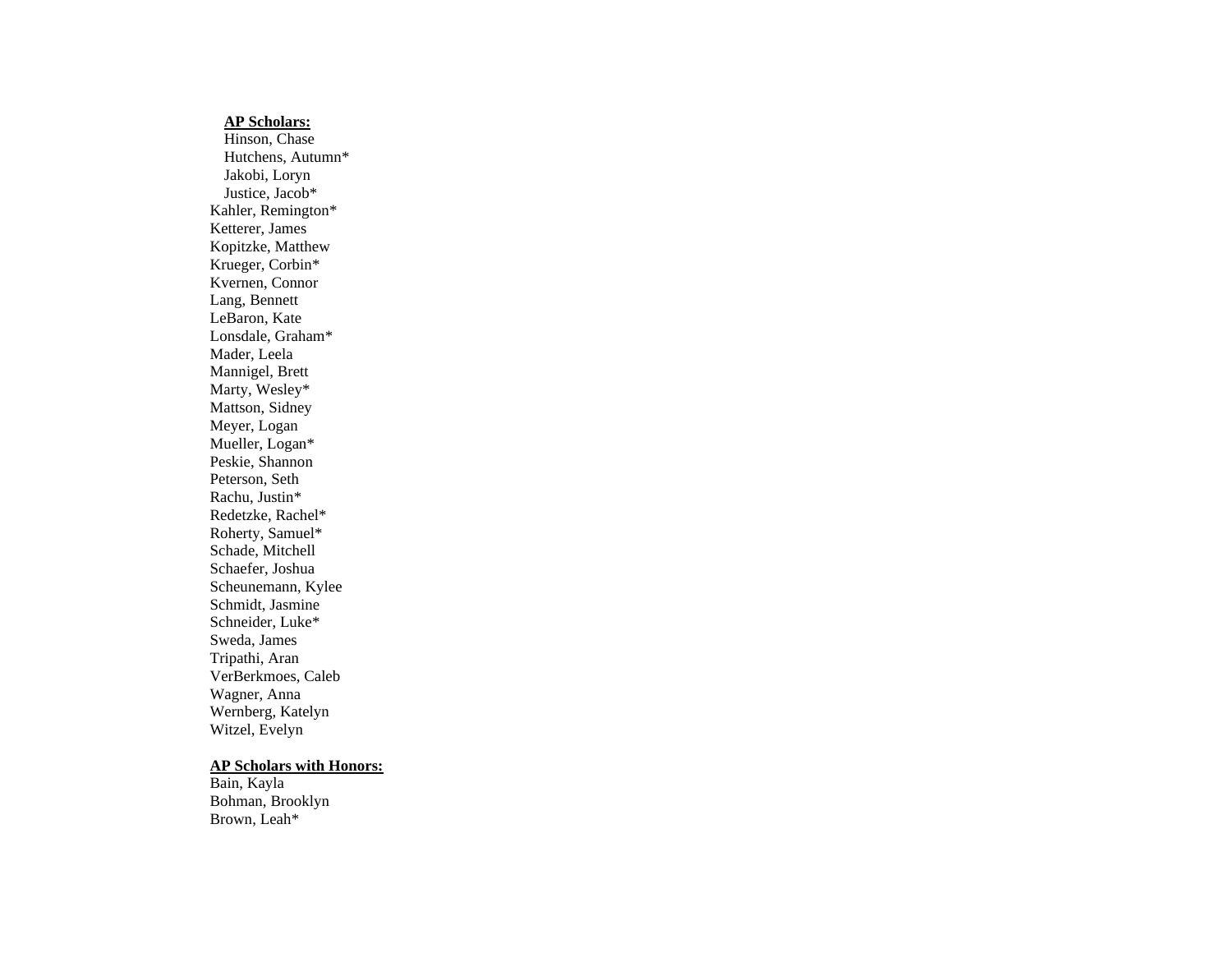Brusky, Trinity\* Daul, Alexia\*\* Dissanayake, Sonia Egger, Eden\* Fadrowski, Hannah\* **AP Scholars with Honors:** Franks, Alyssa\* Geiger, Reid Gruenling, Sophia Ikobe, Isabella Jaeger, Meghan\* James, Ayva\* Junco, Elijah Kilty, Dehlia\* Kloos, Allison\* Koran, Emilie\* Kraus, Timothy Kundinger, Connor\* Lang, Quincy\*\* Marsh, Andrew Messmann, Jesse Mews, Amy\* Potts, Adam\* Schweiger, Justin Simon, Alexander\* Wells, Molly Wendt, Emma Wittman, Lee\*

### **AP Scholars with Distinction:**

Abney, Kaleb\* Alberts, Kaitlin\*\* Bacholl, Allie\* Bhat, Tara\*\*\* Boero, Lillie\*\* Brodhagen, Franklin\* Brunson, Ian\*\* Bseiso, Sary\*\* Chaney, Simone\* Chin, Christian\*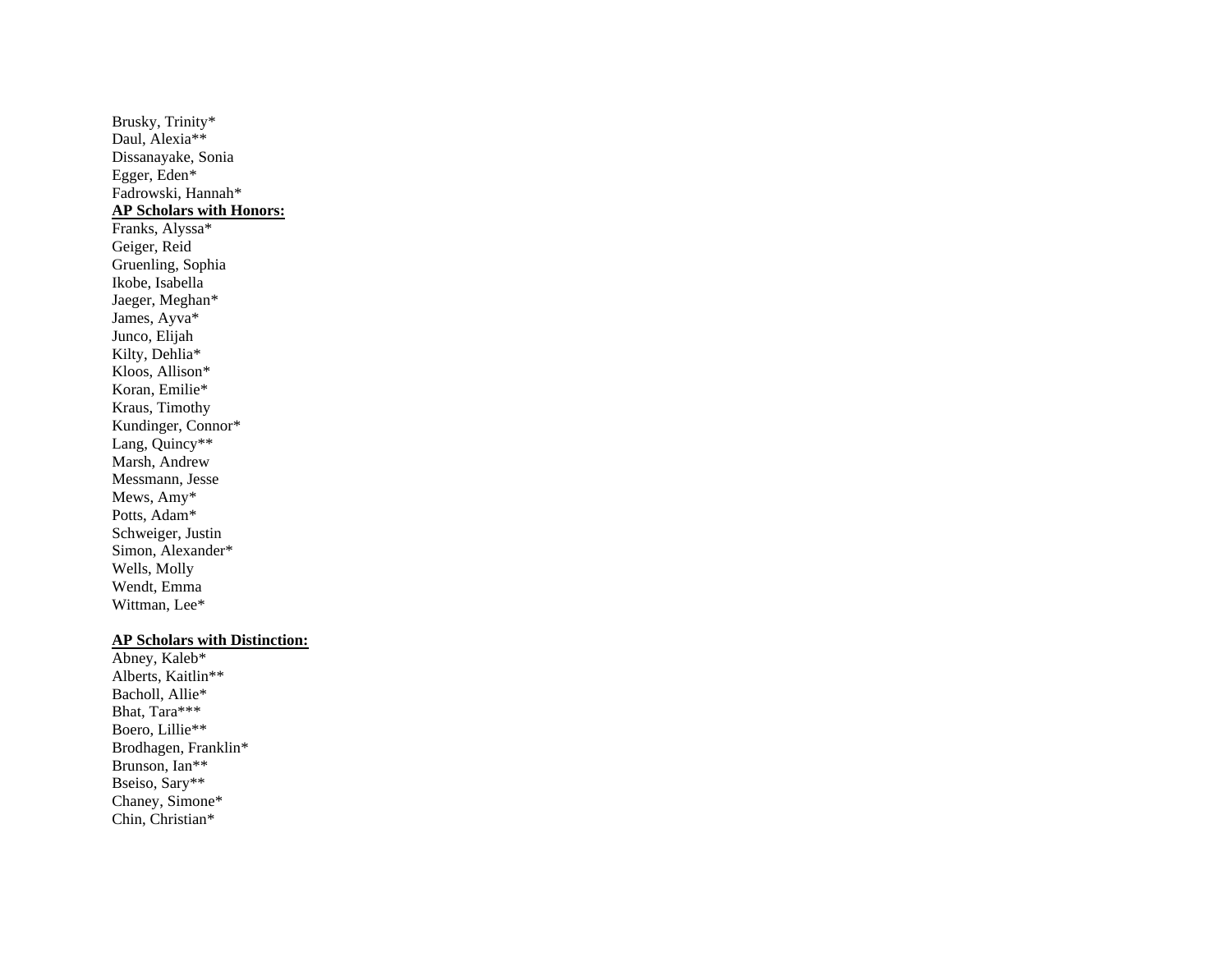Chojnacki, Kennan\* Clopton, Julian Dagit, Ethan\*\* Donahue, Adam\* Earll, Peter\* **AP Scholars with Distinction:** Edwards, Maureen\*\* Elsinger, Lee\* Fetting, Will\* Fish, Elijah\* Foemmel, Trevor Gaertner, Natasha\* Geiger, Allison\*\* Grissman, Joshua\*\* Gronski, Matthew Grosbier, Kiarra\* Harrington, Brynn\* Hoerneman, Henry\* Hood, Tyler\* Houk, Abigail\* Jirochvong, Benjamin\* Johnson, Charlotte Kilty, Abigail\* Kim, Kairi\* Kloehn, Matthew\* Kolbeck, Ryken\* Kracht, Tara\* Kumm, Zoe\* Larson, Nicholas\*\* Loll, Bryce\* Maki, Lauren\* Martens, Mckayla\* Marty, Sander\* Mayagoitia, Alejandro\*\* McEwen, Matthew\* Merkel, Hanna\* Meyer, Morgan\*\* Mitroshin, Ira\* Mueller, Jerica\*\* Newmier, Sydney\*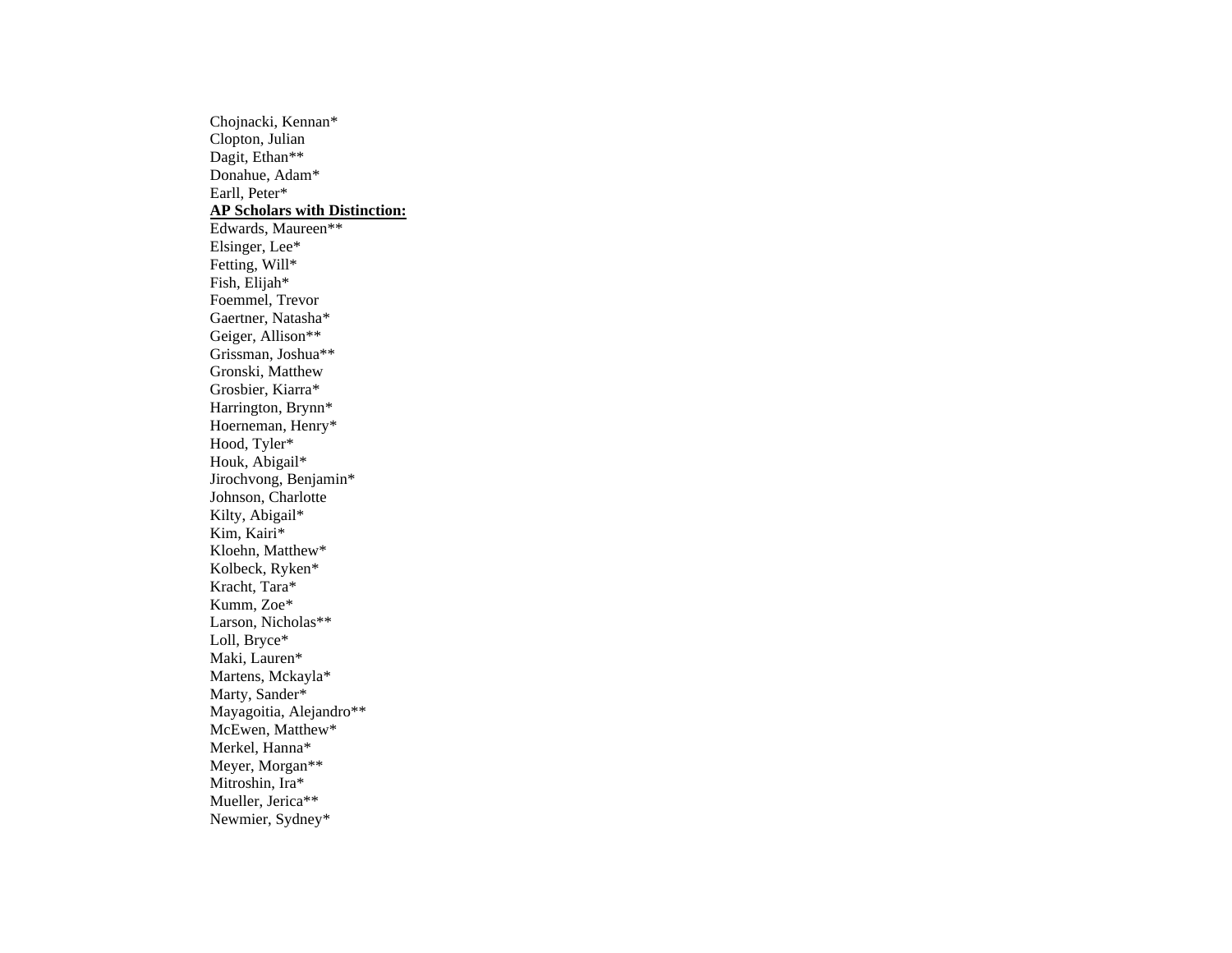Nienaber, Colin Oemig, Seth\*\* Page, Jadon\* Paulman, Ryan\* Peterson, William\*\* **AP Scholars with Distinction:** Post, Justin\* Rens, Davis\* Risa, Hope Sainterme, Ava\* Sautebin, Emily\* Schaefer, Lydia\* Scheuer, Dillon\* Schilling, Kathryn\*\* Sennholz, Ian\* Shah, Ruhi Smith, Payton\* Steltenpohl, Michael\* Thompson, Caroline\* Tompkins, Clinton\*\* Vopelak, Montanna\* Voss, Madison Weik, Parker\* Weis, Anna\*\* Williamson, Mya\* Wright, Michael\* Yang, Jetli\*\* Yeske, Makenna\*\* Zee, Adam\*\*

#### **AP National Scholars:**

Bacholl, Allie Bhat, Tara++ Boero,Lillie + Bseiso, Sary + Chojnacki, Kennan Dagit, Ethan Donahue, Adam Edwards, Maureen +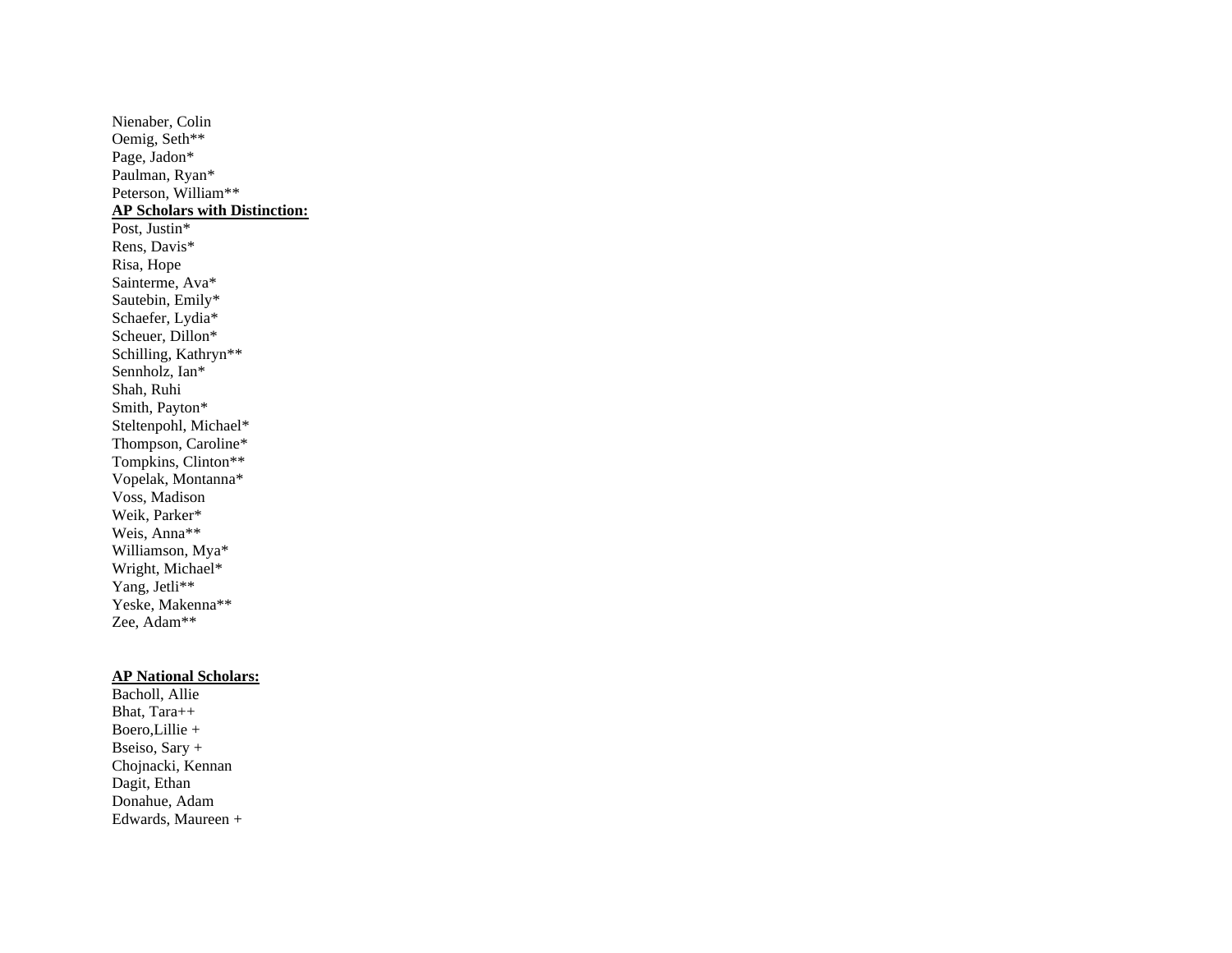Fetting, Will Fish, Elijah Geiger, Allison Hoerneman, Henry Jirochvong, Benjamin **AP National Scholars:** Kim, Kairi Kloehn, Matthew Kohlbeck, Ryken Kracht, Tara Loll, Bryce Mayagoitia, Alejandro+ McEwen, Matthew Meyer, Morgan Mueller, Jerica + Paulman, Ryan Peterson, Will Post, Justin Rens, Davis Sautebin, Emily Scheuer, Dillon Sennholz, Ian Tompkins, Clinton + Weis, Anna Zee, Adam +

**\* indicates two-time AP scholar**

**\*\* indicates three-time AP scholar**

**\*\*\* indicates four-time AP scholar**

**+ indicates two-time AP National Scholar**

**++ indicates third-time AP National Scholar**